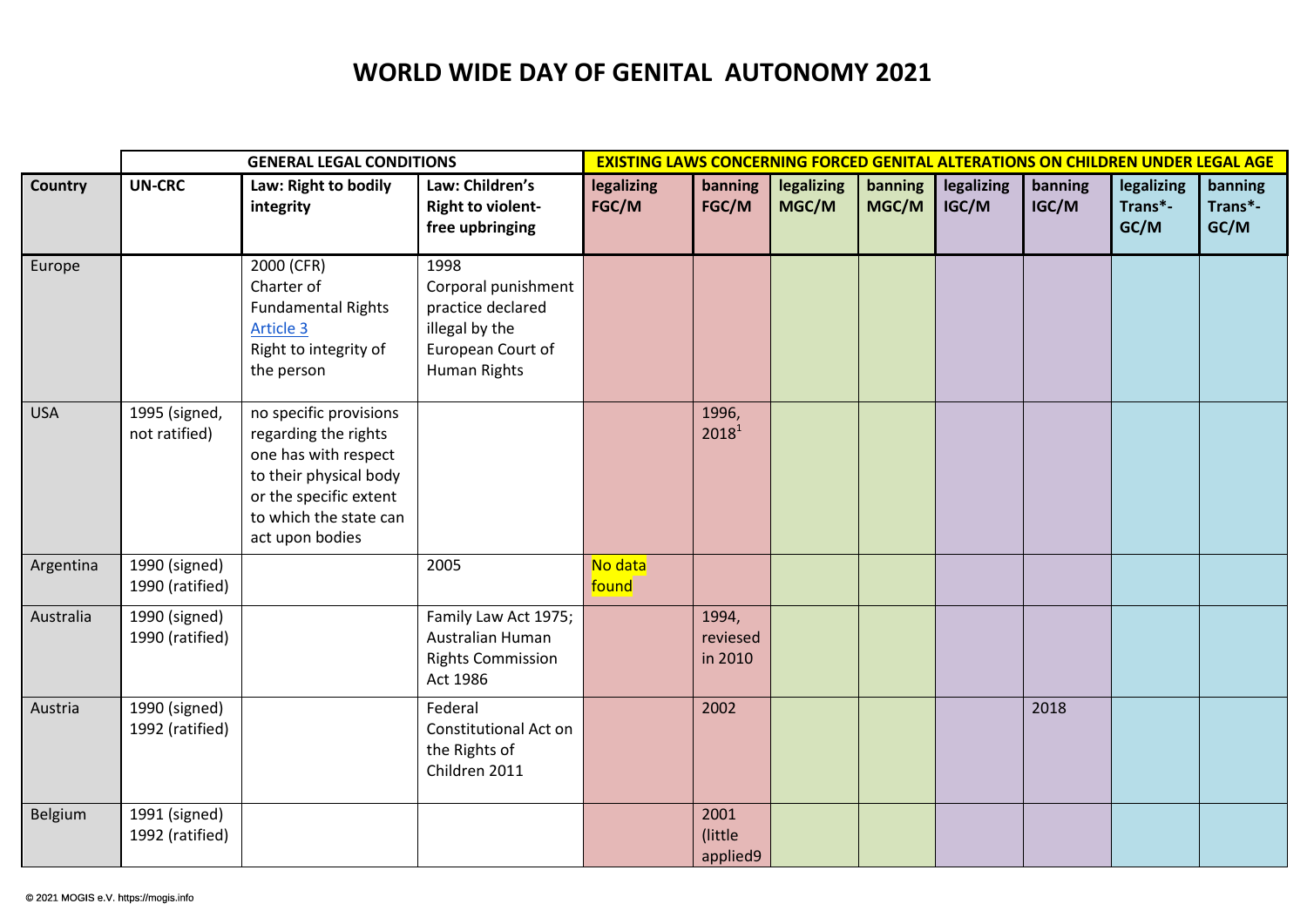|           | <b>GENERAL LEGAL CONDITIONS</b>                           |                                   |                                                                   | <b>EXISTING LAWS CONCERNING FORCED GENITAL ALTERATIONS ON CHILDREN UNDER LEGAL AGE</b> |                                                                     |                     |                                                                       |                     |                  |                                                                                         |                            |
|-----------|-----------------------------------------------------------|-----------------------------------|-------------------------------------------------------------------|----------------------------------------------------------------------------------------|---------------------------------------------------------------------|---------------------|-----------------------------------------------------------------------|---------------------|------------------|-----------------------------------------------------------------------------------------|----------------------------|
| Country   | <b>UN-CRC</b>                                             | Law: Right to bodily<br>integrity | Law: Children's<br><b>Right to violent-</b><br>free upbringing    | legalizing<br>FGC/M                                                                    | banning<br>FGC/M                                                    | legalizing<br>MGC/M | banning<br>MGC/M                                                      | legalizing<br>IGC/M | banning<br>IGC/M | legalizing<br>Trans*-<br>GC/M                                                           | banning<br>Trans*-<br>GC/M |
| Canada    | 1990 (signed)<br>1991 (ratified)                          |                                   | 2004<br>Supreme Court of<br>Canada says yes to<br>"soft" spanking |                                                                                        | 1997                                                                |                     |                                                                       |                     |                  |                                                                                         |                            |
| China     | 1990 (signed)<br>1992 (ratified                           |                                   | 1991, Law on the<br><b>Protection of Minors</b>                   | No data<br>found                                                                       |                                                                     |                     |                                                                       |                     |                  |                                                                                         |                            |
| Denmark   | 1990 (signed)<br>1991 (ratified)                          |                                   |                                                                   |                                                                                        | 2003                                                                |                     |                                                                       |                     |                  |                                                                                         |                            |
| Egypt     | 1990 (signed)<br>1990 (ratified)                          |                                   |                                                                   |                                                                                        | 2008                                                                |                     |                                                                       |                     |                  |                                                                                         |                            |
| Finland   | 1990 (signed)<br>1991 (ratified                           |                                   |                                                                   |                                                                                        | 2015                                                                |                     |                                                                       |                     |                  |                                                                                         |                            |
| France    | 1990 (signed,<br>ratified)                                | 1994<br>Civil Code article 16-3   | 1889 <sup>2</sup><br>1898 3<br>2019 <sup>4</sup>                  |                                                                                        | 1979<br>first<br>lawsuits<br>won<br>1983 5<br>1994<br>Penal<br>Code | 2004 <sup>6</sup>   | 1889 <sup>7</sup><br>1994<br>Penal<br>Code,<br>but<br>"toleran<br>ce" |                     |                  | 2016<br>In order<br>to change<br>sex, you<br>had<br>before to<br>sterilise<br>yourself. |                            |
| GB        | 1990 (signed)<br>1991 (ratified)                          | 1967                              | Children Act 1989                                                 |                                                                                        | 1985                                                                |                     |                                                                       |                     |                  |                                                                                         |                            |
| Germany   | 1990 (signed)<br>1992<br>(ratified)/<br>2010 <sup>8</sup> | 1949                              | 2000                                                              |                                                                                        | 2013                                                                | 2012                |                                                                       |                     |                  |                                                                                         |                            |
| Indonesia | 1990 (signed)<br>1990 (ratified)                          |                                   |                                                                   |                                                                                        | 2006,<br>$2014^9$                                                   |                     |                                                                       |                     |                  |                                                                                         |                            |
| Iran      | 1991 (signed)<br>1994 (ratified)                          |                                   |                                                                   |                                                                                        | 2013                                                                |                     |                                                                       |                     |                  |                                                                                         |                            |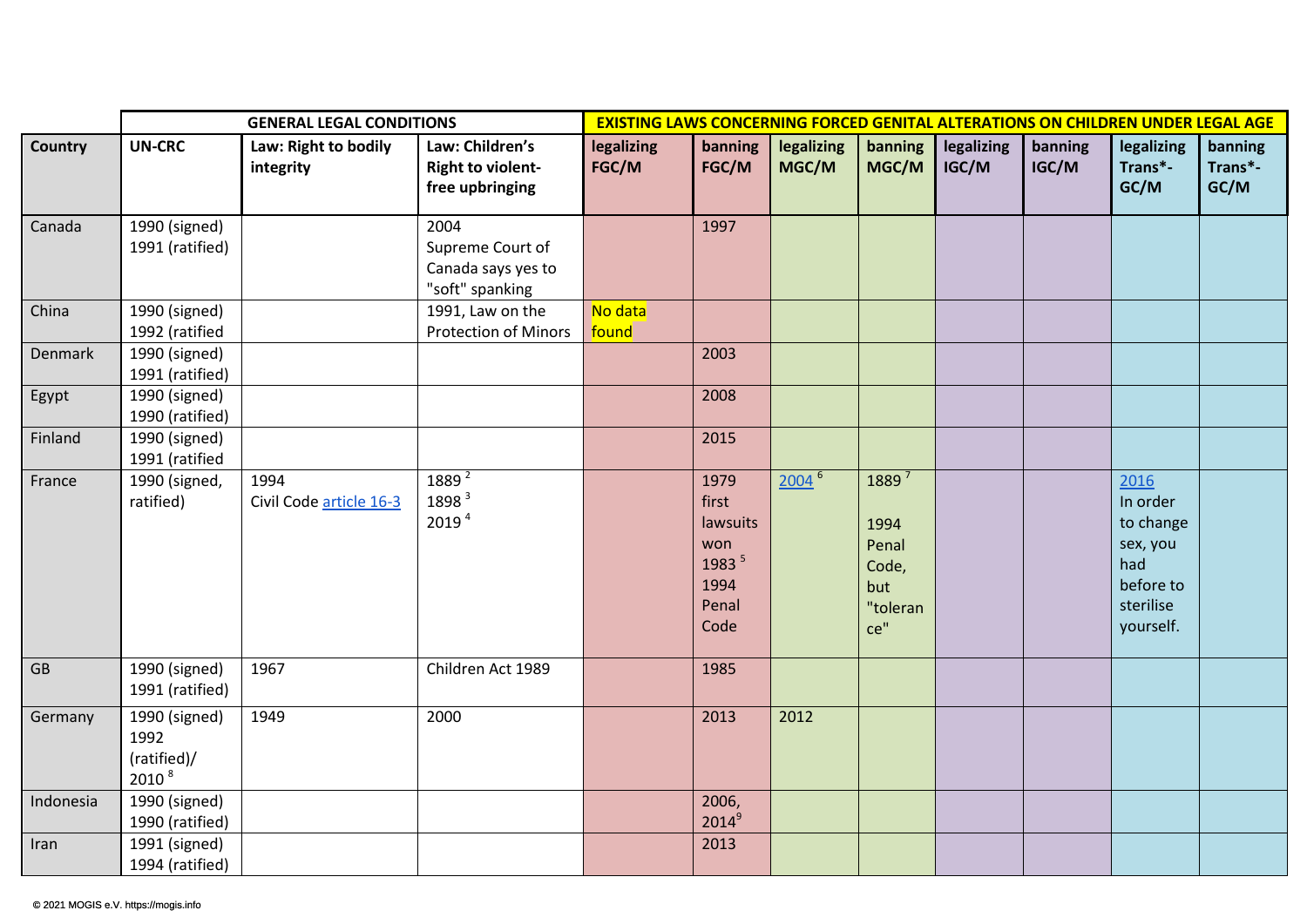|                 | <b>GENERAL LEGAL CONDITIONS</b>  |                                   |                                                                           | <b>EXISTING LAWS CONCERNING FORCED GENITAL ALTERATIONS ON CHILDREN UNDER LEGAL AGE</b> |                  |                     |                  |                     |                  |                               |                            |  |
|-----------------|----------------------------------|-----------------------------------|---------------------------------------------------------------------------|----------------------------------------------------------------------------------------|------------------|---------------------|------------------|---------------------|------------------|-------------------------------|----------------------------|--|
| <b>Country</b>  | <b>UN-CRC</b>                    | Law: Right to bodily<br>integrity | Law: Children's<br><b>Right to violent-</b><br>free upbringing            | legalizing<br>FGC/M                                                                    | banning<br>FGC/M | legalizing<br>MGC/M | banning<br>MGC/M | legalizing<br>IGC/M | banning<br>IGC/M | legalizing<br>Trans*-<br>GC/M | banning<br>Trans*-<br>GC/M |  |
| Israel          | 1990 (signed)<br>1991 (ratified) |                                   | 1977 (Penal Law,<br>5737)                                                 | Still not<br>criminalised<br>(as of March<br>2020)                                     |                  |                     |                  |                     |                  |                               |                            |  |
| Japan           | 1990 (signed)<br>1994 (ratified) |                                   | Child Welfare Act of<br>1947;<br>Child Abuse<br>Prevention Act in<br>2000 | No case of<br><b>FGM</b><br>reported                                                   |                  |                     |                  |                     |                  |                               |                            |  |
| Kenya           | 1990 (signed)<br>1990 (ratified) |                                   | 2001 Children Act                                                         |                                                                                        | 2001             |                     |                  |                     |                  |                               |                            |  |
| Malaysia        | 1995 (ratified)                  |                                   |                                                                           | Still not<br>criminalised<br>(as of March<br>2020)                                     |                  |                     |                  |                     |                  |                               |                            |  |
| Malta           | 1990 (signed)<br>1990 (ratified) |                                   |                                                                           |                                                                                        | 2010             |                     |                  |                     | 2015             |                               |                            |  |
| Norway          | 1990 (signed)<br>1991 (ratified) |                                   |                                                                           |                                                                                        | 1995             | 2015                |                  |                     |                  |                               |                            |  |
| Russia          | 1990 (signed)<br>1990 (ratified) |                                   |                                                                           | Still not<br>criminalized<br>(as of March<br>2020)                                     |                  |                     |                  |                     |                  |                               |                            |  |
| South<br>Africa | 1993 (signed)<br>1995 (ratified) |                                   |                                                                           |                                                                                        | 2003             | 2005?               |                  |                     |                  |                               |                            |  |
| Sweden          | 1990 (signed)<br>1990 (ratified) |                                   | The Children and<br>Parents Code 1979                                     |                                                                                        | 1982             | 2001                |                  |                     |                  |                               |                            |  |
| Switzerland     | 1991 (signed)<br>1997 (ratified) |                                   |                                                                           |                                                                                        | 2012             |                     |                  |                     |                  |                               |                            |  |